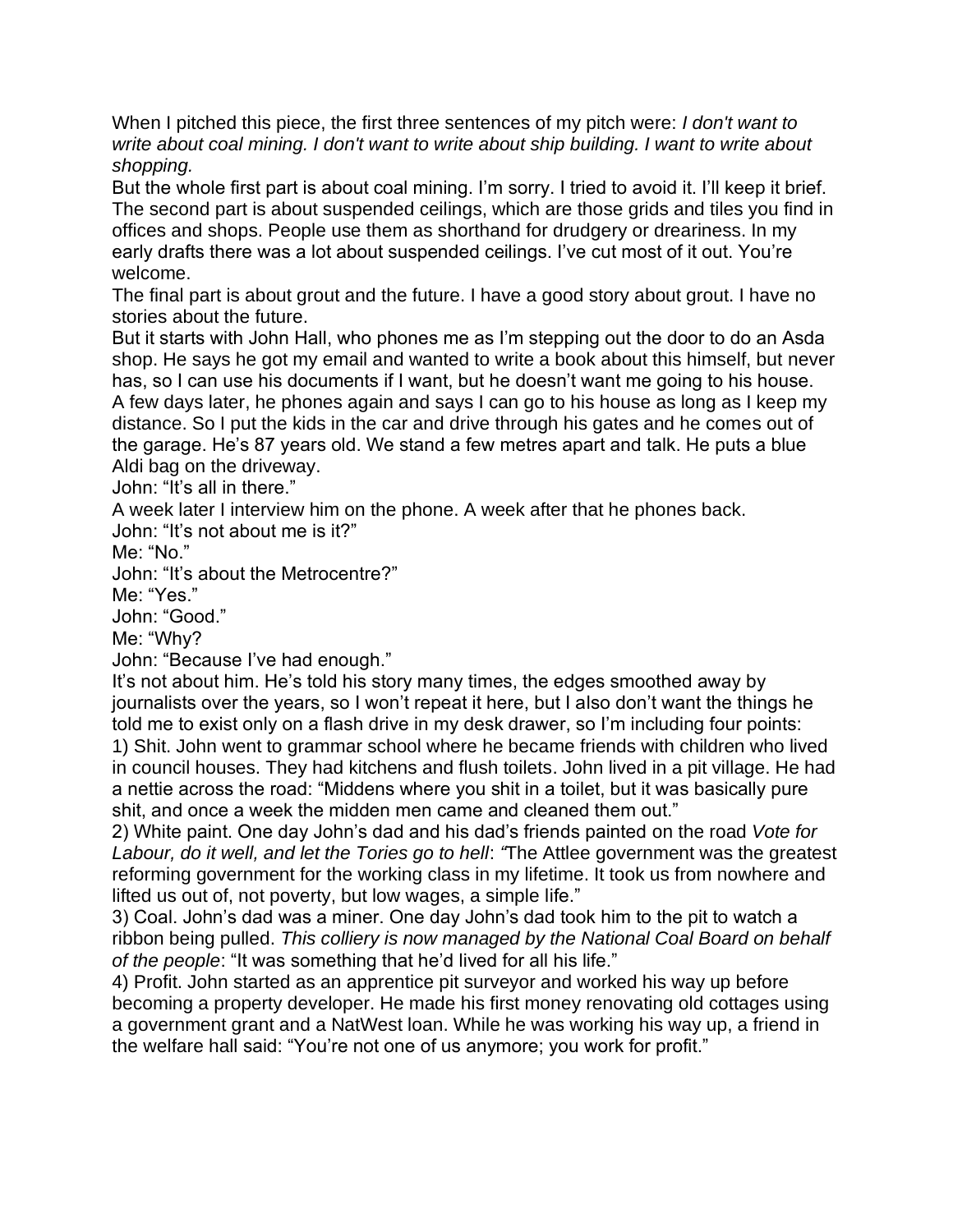Next comes Geoffrey Howe. In 1978, Geoffrey was the opposition spokesperson for Treasury & Economic Affairs. One night he made a speech at the Waterman's Arms on the Isle of Dogs in London. The speech was titled 'Liberating Free Enterprise: A New Experiment'*.* It was about deregulating areas of urban decay to encourage developers. Geoffrey told the audience: "We cannot, I believe, create a rich society unless we are prepared to accept and welcome the fact that some people will, as individuals, become richer. Unless people are able to earn and keep significant reward for the investment and effort that we wish them to put into our urban deserts, they are just not going to be interested."

In 1979, Margaret Thatcher became Prime Minister. Geoffrey's enterprise zones became policy. Councils nominated potential sites. One site chosen was an ash tip in Gateshead. It was covered with lagoons of ash and water that had been pumped from the power station at Dunston.

John: "I jumped in before everybody. It was basically freedom from everything. No taxes. No planning."

The option agreements are in John's Aldi bag. They're both dated 1983. In one, John agrees to pay the Northumbrian Water Authority £130,000 for their part of the land. In the other, he agrees to pay the Central Electricity Generating Board £750,000 for the remaining land.

Next, he hired a contractor, Rush & Tompkins, who had an office in the North East. John wanted all the construction to be done by firms from the North East, or at least firms with an office in the North East. A sign by the side of the Western Bypass read, *Built by North East people, for the people of the North East.* Which is where suspended ceilings come in. Enjoy.

My dad's been dropping his belongings off at my house recently. I think he's preparing. There's a will in one bag. There are wedding photos in another. He's also been emailing about his life:

*we had a cat – everybody in salford had a cat to control the mice – we also had a small wash house where the mangle was and the poss tub and sink – outside was a yard with an air raid shelter that was now the coal bunker and of course the outside privy.* One of the things he dropped off is an album filled with photos of suspended ceilings. My dad used to co-own a suspended ceilings company. He had vans and a yard in Heaton. There are photos of his vans in the album, but they're mostly of ceilings: a private school's swimming pool, Labour clubs, the Carrefour supermarket at the Metrocentre. He wrote an email about that one:

*This was an unusual size cell – made by form wood – normally cell sizes are 80 mm x 80 mm – so pricing the labour etc was a gamble – normally we priced on 3 margins – 15% to get it – 20% a normal mark up – 25% if we were assured of getting it – I decided to go in at 15%.*

My dad got the job and the contractor asked him to price the rest of the Metrocentre: *I couldn't believe our luck – and so it began from carrefour to the hotel 5 years later and the office block and of course R AND T's demise – 5 years of entertaining – targets for completion – lots of profit – big cars – good wages – we thought it was never going to end.*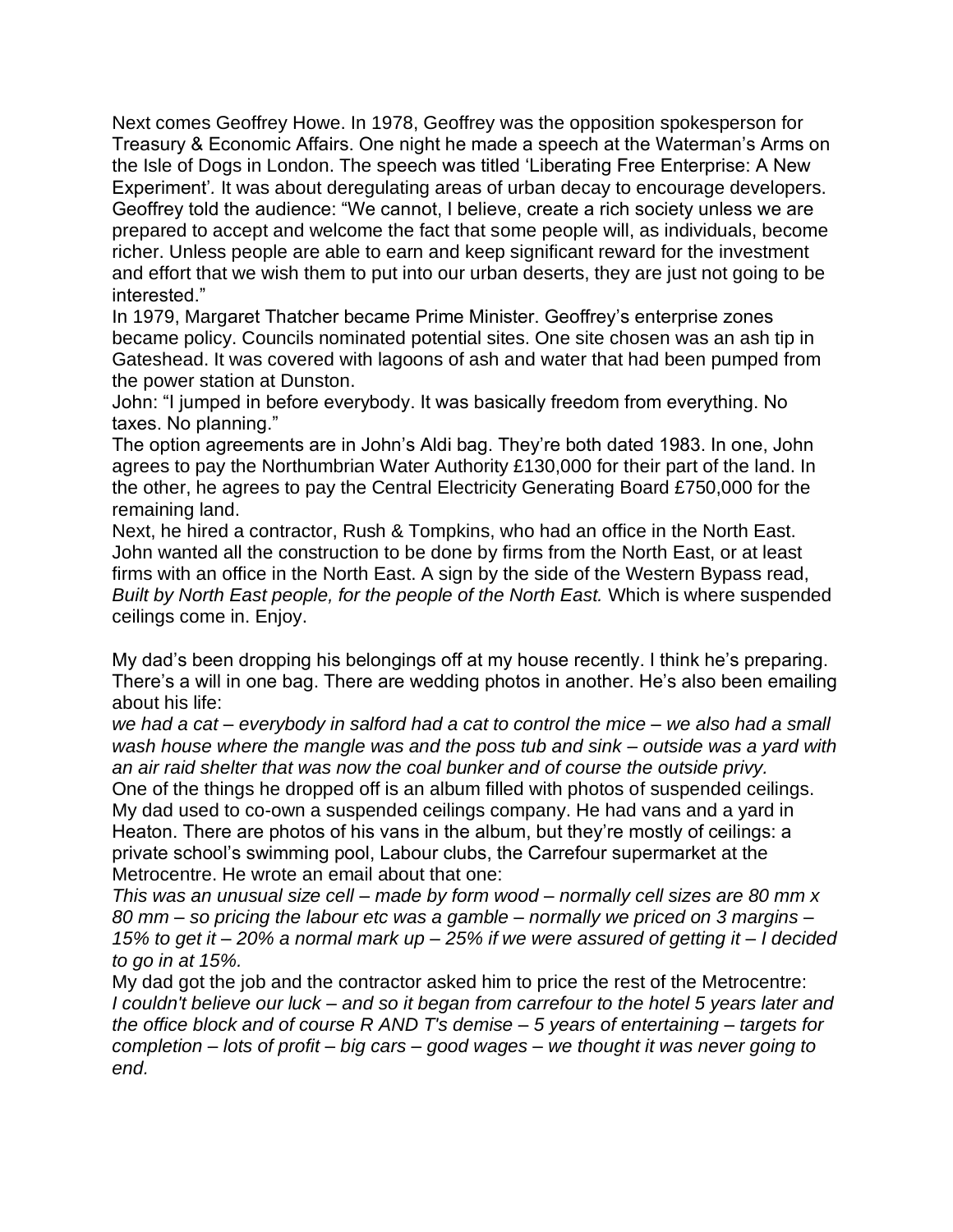It was a boom time for my family. We went on holiday to a caravan site in France. We had meals out at Dante & Piero. I ask my dad about the big cars and he says he's not sure about my questions, meaning he's not keen on talking about money, but he replies that he upgraded the work van and got a Mercedes 200 to drive. I remember thinking people at school hated me because my dad drove expensive cars. Diddums.

It was always going to end of course. Booms do. Rush & Tompkins finished the Metrocentre and tried to become a property developer. The recession came in 1990 and they called in the receivers. They owed my dad money. My dad called in the receivers. The vans went. The yard went. Jobs went. The Mercedes went. It was a grim time at home. Dad's stoic over email:

*The metro centre years were fantastic – wonderful achievement for us and many good memories – but nothing lasts forever.*

I look through the rest of my dad's belongings. There's a gold-coloured invitation in one of the boxes he dropped off: *Cameron Hall Developments Ltd cordially invite Mr B Hankinson to be present at this memorable occasion*. It's for the opening of the Metrocentre.

I look through John's Aldi bag. There's a cassette recording from the opening event, *The Magic of the Metrocentre.* It was produced and broadcast by Metro Radio. I play it on my old hi-fi. There are interviews with John, then interviews with politicians, then a woman sings: "You can reach out and touch / a dream come true / step into the future / it's waiting for you / at the Metrocentre."

There are souvenir newspaper supplements in John's bag. One of them was published by *The Journal.* It's 20 pages long. On the front page there's a letter:

*To dream the impossible dream is simple. To have the will-power, perseverance and sheer guts to make it a reality of concrete and glass, providing work and prosperity for hundreds of people, takes a determination few possess. John Hall believed so much in his MetroCentre dream that he has made it come true.*

It's signed by Margaret Thatcher. Over the page is an article by John:

*When you look back at the area from say San Francisco, it makes you realise how small and insignificant the land mass of the North-East is, in global terms. The North-East is a village, this can be both a strength and a weakness; its strength lies in its people, warm and friendly; loyal and with simplistic honesty; its weakness in my opinion is that in general we are too introvert. Too often we live in our past glory which was at that time magnificent. The past now is history and we must learn from it but our future and that of children and grandchildren lies in tomorrow. The MetroCentre, is I believe, part of that regeneration.*

A brochure in John's bag shows the Metrocentre when it first opened: glass lifts, fountains, two old ladies on a bench, a barrow of flowers, a bandstand, indoor tables sheltered by parasols, streetlights, a town clock, a stone bridge over a duck pond, pretend ducks. I remember how green the Metrocentre seemed. There's a press release about the plants: ficus benjamina, ficus nitida, plumbago. The press release says John went to Florida to choose the plants. Christmas wreaths and garlands were shipped over from San Francisco.

Another brochure lists the restaurants: La Colonnade, La Piazza, La Terrasse, McDonald's. I'm not being snarky; it was exotic then. A press release says Newcastle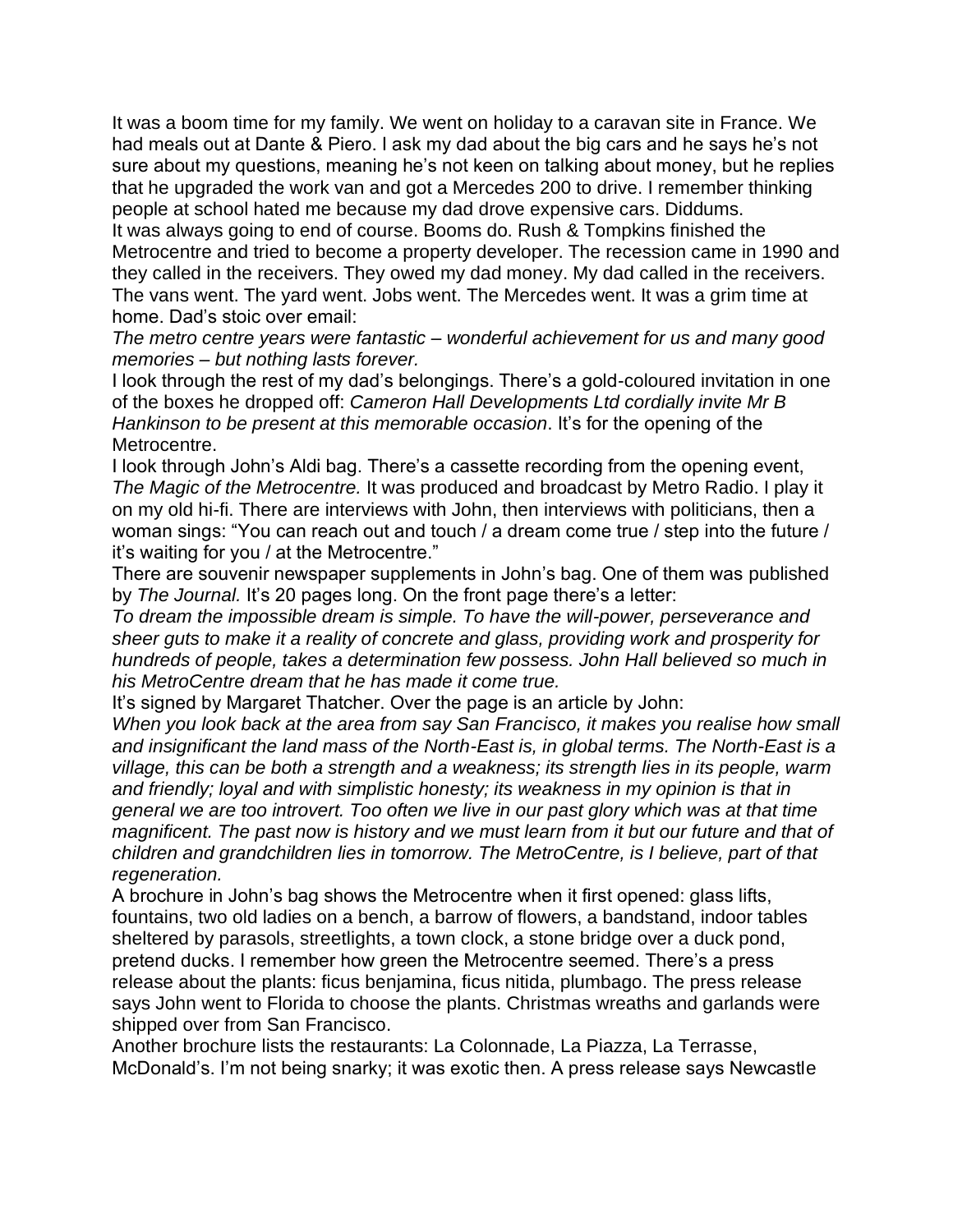and Sunderland footballers will attend the opening of Clockworks Food Court on separate days. A note to editors says:

*WHAT IS A FOOD COURT? Firmly established in the USA and fast gaining popularity in Europe…*

There's a directory of all the new shops: John Menzies, Athena, Our Price, Sears, Victoria Wine, Monument Sports, Ratners, Mothercare, BHS, Littlewoods, Warehouse, Thomas Cook…

I don't know when the Metrocentre started to sink. Maybe sink is the wrong word. An engineer told me the council carried out experiments on the ash before work on the Metrocentre began, to find out whether they could build on it. They made ash piles, six metres high, which you could see from the road as you drove past. The experts watched how the piles behaved – or how they consolidated over time, as the engineer put it – and decided the ash could be built on.

The ash was spread over the site and heavy plant, the machinery kind, was used to compact it. Construction began in areas where the experiments had taken place; the underlying ash there had had a long time to compact and drain. But when construction started in other areas, the underlying ash had had less time to compact and so the drainage wasn't as good. It took years, but it was no surprise when the building started to crack. The Metrocentre was moving.

Monitoring of the centre began. The movement was affected by tidal levels, ground temperature, how many cars were in the car park, and what stock the shops had in. The solution was to dig shafts from the periphery of the Metrocentre, beneath the buildings. The engineers put pipes in the shafts and, in 1999, pumped 350,000 litres of grout in under the Metrocentre. In 2002, they added another 325,000 litres. Now the Metrocentre rolls as one entity, like an oil tanker.

And now the end, which is also the future. It starts in 1988, when a documentary called *The Kingdom of Fun* was broadcast by the BBC. You can see it on YouTube. It has a voiceover: "Tyneside was once the source of much of Britain's wealth. Today it is a byword for industrial decline. But two years ago, in the midst of this wasteland, a brave new world was built."

The film shows Frankie Howerd in a toga, opening the Metrocentre's new Roman Forum. It shows Margaret Thatcher in a glass lift before the 1987 election. A security guard talks about his low wages and says people use their Access cards to pay for shopping. A rollercoaster zooms around Metroland Funfair. I loved that rollercoaster. It felt like we had something.

The documentary maker interviews T. Dan Smith, a miner's son who became a politician and championed the regeneration of the North East. He also went to prison for corruption in the 1970s. In the film we see him on a grassy hill, the Metrocentre behind him, saying that anyone who claims the Metrocentre will contribute to regenerating the North East is "telling fairy stories".

Dan: "These kind of leisure industries, they can make a contribution if you like to superficially… back to the pantomime. If you have a few pints and you feel happier, the world's a better place, but tomorrow you've got a headache."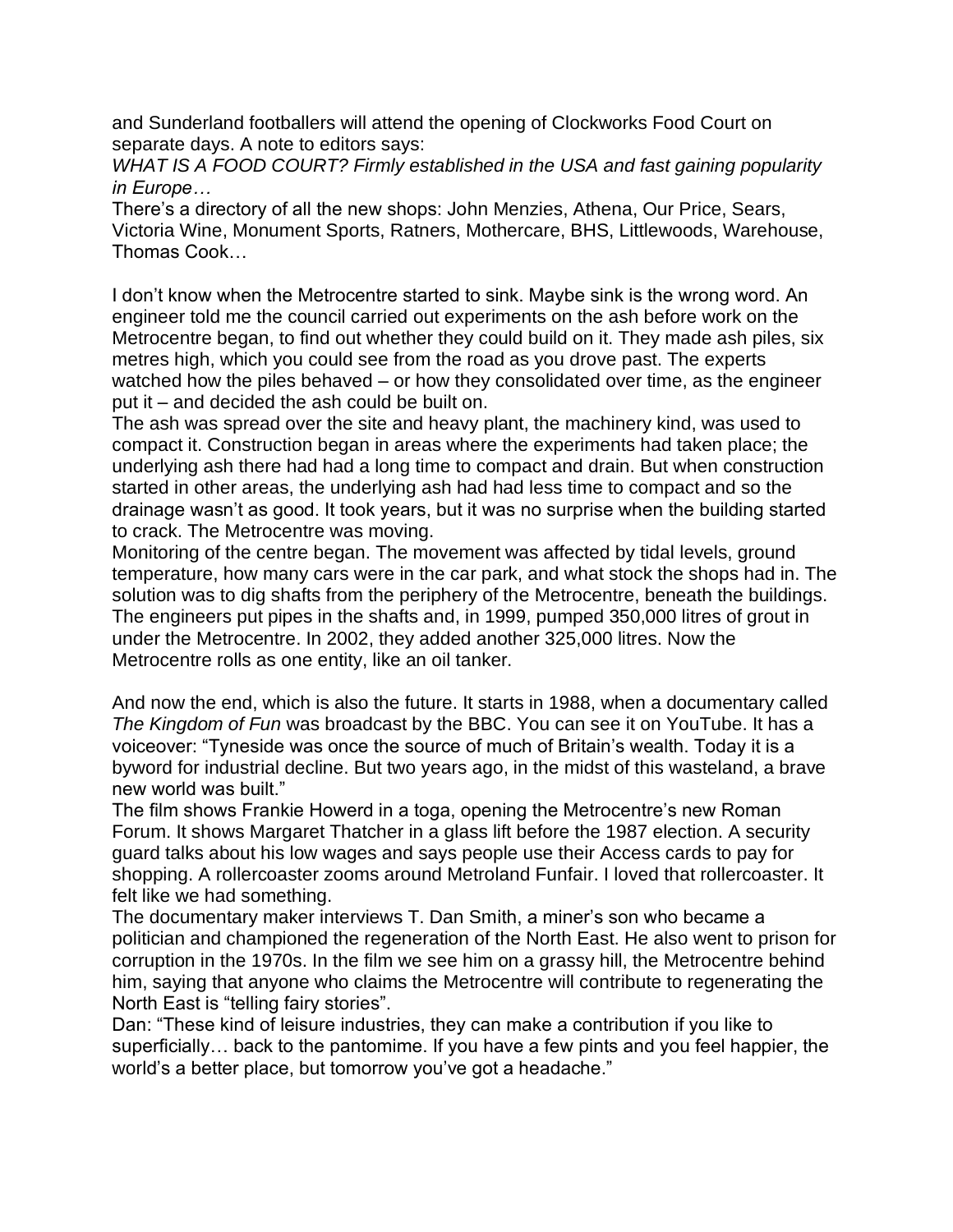The film shows John in the Metrocentre telling the documentary maker that the main thing is that we built the Metrocentre ourselves, and provincial regeneration will happen because people in these areas want it to happen: "We will create, in a sense, the new North East out of the ashes of the old, and that's linked in with the shopping and the leisure."

The documentary maker is Adam Curtis. He's famous now. People around the world watch his documentaries looking for answers. I'm looking for answers. I phone him. I tell him I don't think the Metrocentre took us anywhere but nobody knows what to try next. Adam: "Have you noticed that? There is no-one with a story about the future." He asks why I'm writing about the Metrocentre. I tell him I get frustrated, because when people write about the North East they often write about coal and ships, but those things are nothing to do with my life, and they make the North East feel like an unfamiliar place

to me, so I'm writing about the thing that replaced them: shopping. I ask why he made his documentary.

Adam: "I was saying, 'Look, what I really think about this country at the moment is that people's real job is no longer to work in offices or factories. People's real job is to go shopping.' They're called 'bullshit jobs' these days, but what is called your job is actually a way of earning the money to go shopping, which is your real job. I remember I wrote a whole section of commentary all about this and the BBC just weren't interested. They said, 'That's silly, Adam'. But I sort of think, looking back on it, I was probably right." He asks about how the Metrocentre is now. I tell him the Church Commissioners, who bought it from John, sold 90% to Capital Shopping Centres, who used debt to buy it. They closed Metroland, renamed themselves Intu, and told us to call it the Intu Metrocentre. They issued a £485 million bond on the centre's debt. Coronavirus came. Intu entered administration.

Adam: "In a way it went through the same narrative arc that we all went through, which is we borrowed lots of money and got highly indebted, and it all crashed in 2008, and so they got trapped by their debt. The story of our time is debt rather than production." He says he thinks people were getting bored of shopping regardless of the internet. He asks if the Metrocentre was quiet before the lockdown. I tell him I'm not sure, then I phone a woman called Deanna who sold Kat Von D make-up in Debenhams at the Metrocentre. I tell her I won't use her full name. She says it was getting quieter for a while.

Deanna: "I remember first starting in cosmetics, and Christmas was completely booming, with a lot of figures being thrown around. If I compared it to last Christmas, it wasn't great."

Deanna collected her belongings from work yesterday. Debenhams won't be reopening. I ask Adam whether, as an outsider, he has any ideas for what we do next. He says he'll go for a bike ride and think. A few days later he calls back. If you've seen his documentaries you'll have an idea of what he says, so I won't repeat it here, but I also don't want the things he told me to exist only on a flash drive in my desk drawer, so I'm including four points.

1) "T. Dan Smith represented something quite big, I think is what I felt at the time. It was the end of that kind of idealism, which told you a story about the future they were going to build, because the future they built was corrupt and pretty horrible."